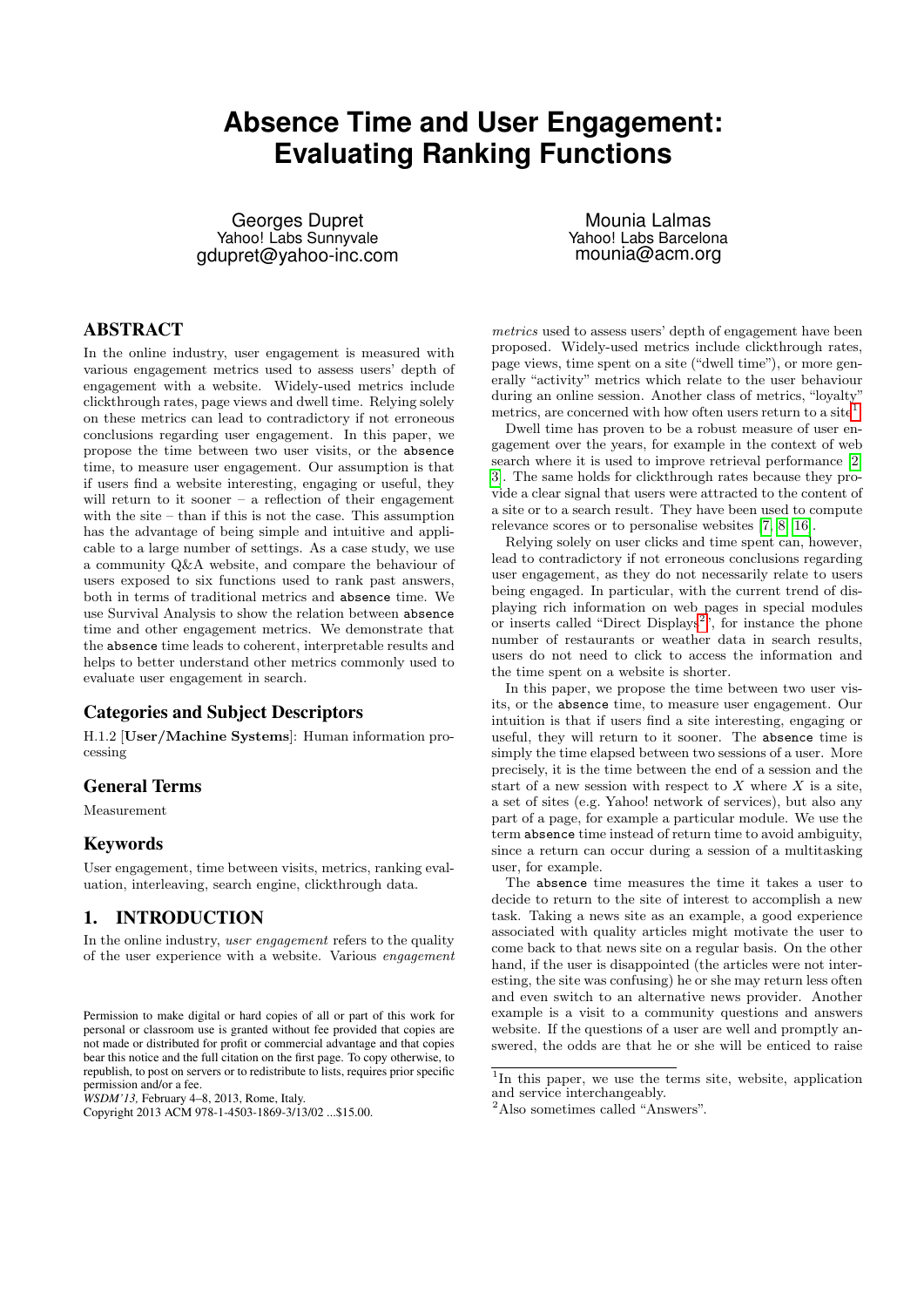new questions and return to the site soon. In summary, we assume that engaged users come back sooner, and hence their absence times are shorter. This assumption has the advantage of being simple and intuitive and applicable to a large number of settings.

The aim of this work is to identify observable correlations between the absence time and user engagement. However, since user engagement is not directly observable, we study the relation between the absence time and various established "activity" metrics such as clicks and page views. We show that these metrics complement each other and that the absence time adds significant insights to the interpretation of activity metrics.

Using absence time to measure use engagement has three potential issues. A user might decide to return sooner or later to a website due to reasons unrelated with the previous visits (being on holidays for example). The signal is therefore expected to be noisy, so it is important to have a large sample of interaction data to detect coherent signals and to develop methods to take systematic effects into account. Another issue is how to identify session boundaries. It is sometimes difficult to decide whether a particular user action initiates a new session or belong to a previous one, and this decision has potentially a large impact on the absence time estimates. Finally, changes that affect the user experience, especially visible one such as a new interface, can have a transient impact. We must wait until the "novelty" effect shades away before studying absence time, or we must model it. In this paper, we account for the first two issues.

As a case study, we use a community querying and answering website hosted by Yahoo! Japan. We compare the behaviour of users exposed to six functions used to rank past answers both in term of traditional metrics and of absence time. We organise the rest of this paper as follows. Section [2](#page-1-0) describes related work. Section [3](#page-1-1) presents the application chosen in this study and limitations with common measurement approaches. We show in Section [4](#page-4-0) how Survival Analysis and the absence time can be used to measure engagement. Section [5](#page-5-0) shows how the absence time relates to different measures of engagement and provides additional insights into user interaction with search results. We end with conclusions and plans for future work.

## <span id="page-1-0"></span>2. RELATED WORK

One main approach for measuring user engagement makes use of the record of users online behaviour. We alluded above to such widely used metrics: clickthrough rates, page views, time spent on a site, how often users return to a site and number of users per specified time span. Although these metrics cannot explain why users engage with a service, they have been used for many years by the web analytics community and Internet market research companies such as com-Score as proxy for online user engagement. Major web sites and online services are compared on their basis.

Two of the most widely employed engagement metrics are clickthrough rates and dwell time, in particular for services where user engagement is about clicking, for example in the context of search where presumably users click on relevant results, and/or spending time on a site, for example consuming content in the context of a news portal. In search, both have been used as indicator of relevance, and together with other metrics have been exploited to infer user satisfaction with their search results [\[3,](#page-9-1) [5,](#page-9-5) [10,](#page-9-6) [17\]](#page-9-7).

However, how to properly interpret the relations between these metrics and retrieval quality and in the long term user engagement with the search application is not straightforward. For instance, in [\[19\]](#page-9-8), metrics such as abandonment rate, reformulation rate, and clicks per query were shown to not reflect retrieval quality in a "significant, easily interpretable, and reliable way". We reach similar conclusions in Section [3.](#page-1-1) As a consequence, alternative approaches have been sought. One is interleaving, an evaluation method that performs paired-wise comparisons of two rankings [\[6\]](#page-9-9). However, this approach is only applicable to search and can compare a maximum of two rankings at a time. A second one, which can be used across applications, is based on tracking mouse movement, for example on the search result page [\[11,](#page-9-10) [12\]](#page-9-11). The use of mouse tracking brings additional signals on how users interact with the site, but faces the same issues regarding how to interpret this signal. Our work follows another direction, through the proposal and experimentation of the absence time, which is shown to bring complementary insights about user behaviour with an application.

New insights are important because user engagement possesses different characteristics depending on the web application. For instance, how users engage with a mail tool or a news portal is very different. Using several metrics to evaluate user engagement can cater for the diversity of experiences as demonstrated in [\[15\]](#page-9-12), where a large-scale study led to the identification of patterns of user engagement. These patterns were characterised by engagement metrics related to popularity (e.g. number of users or clicks per day), activity (e.g. time spent or number of clicks per visit) and loyalty (e.g. how often users return to a site). Dwell time and clickthrough rates are activity metrics whereas our proposed absence time relates to loyalty. Visit activity depends on the sites, e.g. search sites tend to have a significantly shorter dwell time than sites related to entertainment (e.g. games). Loyalty per application differs as well. Media (news, magazines) and communication (e.g. messenger, mail) have many users returning to them much more regularly, than sites containing information of temporary interests (e.g. buying a car). Overall, the work described in [\[15\]](#page-9-12) showed that activity and loyalty metrics capture different aspects of engagement.

The analysis of visit frequency and the method based on absence time presented in this paper are related. First, the visit frequency is simply the inverse of the absence time if we do not distinguish absence time and "return" time as we are doing in this paper. This difference is nevertheless important and makes the interpretation of the results possible. Second, our proposed method is different. Survival Analysis takes a longitudinal view of the data, and we attempt to relate the experience of individual users and their activity on the site of interest to their absence time. In other words, our proposed method allows us to relate "activity" metrics to the absence time at a more fined grained level, without sacrificing the large-scale character of the analysis that is possible with the record of users online behaviour.

## <span id="page-1-1"></span>3. MOTIVATION AND CONTEXT

In this section, we motivate the use of the absence time by looking at the limitations of other widely used measures of engagement. We do this by carrying out a two-week experi-ment in the context of Yahoo! Answers<sup>[3](#page-1-2)</sup>, a popular service in

<span id="page-1-2"></span> $^3$ <http://chiebukuro.yahoo.co.jp/>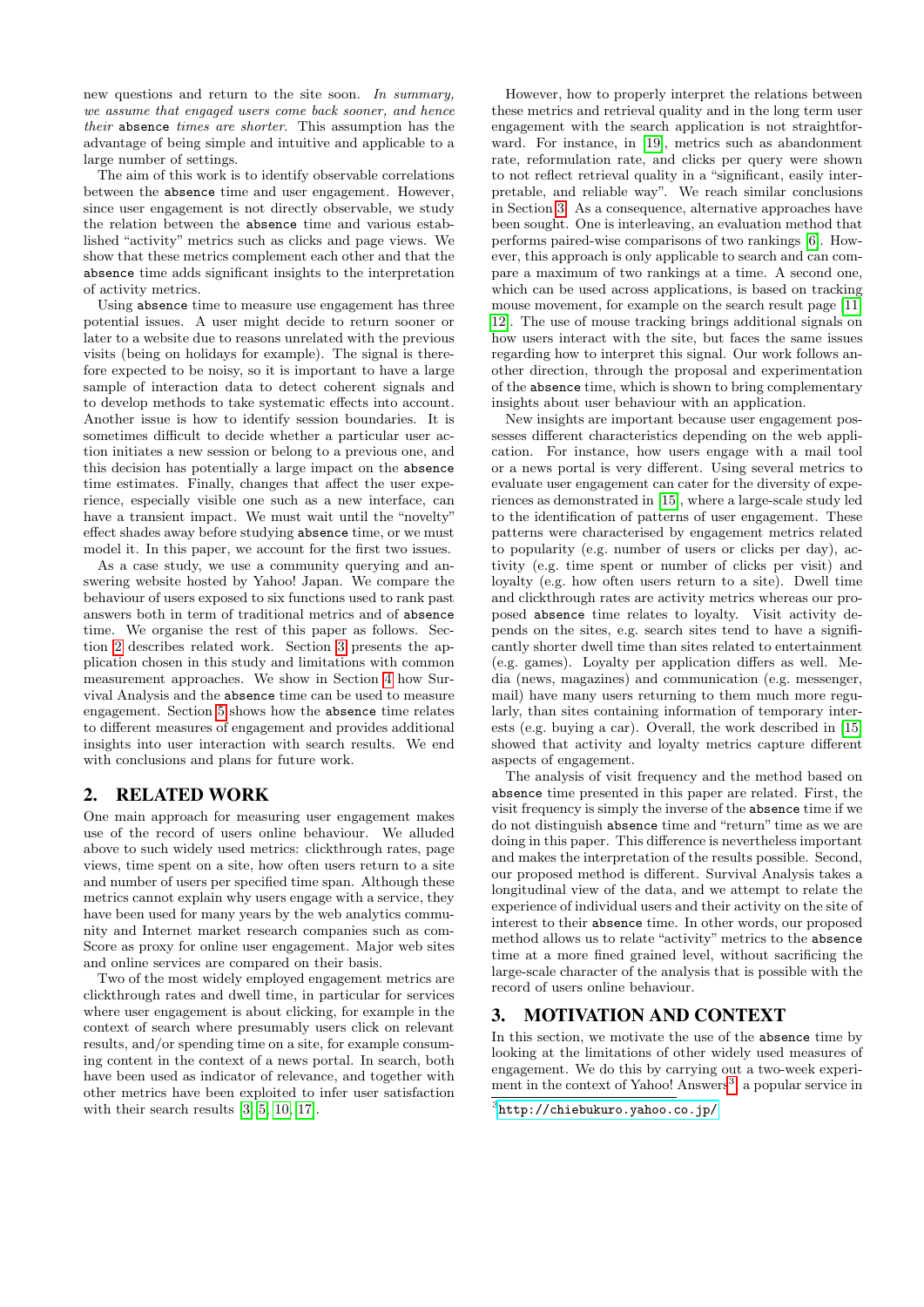<span id="page-2-0"></span>Table 1: DCG with respect to hand on a set of 653 queries chosen randomly from the clickthrough data.

| emlr attr util attrc satis                                                                                                                                        |  |  |
|-------------------------------------------------------------------------------------------------------------------------------------------------------------------|--|--|
| $\begin{array}{cccccc} \texttt{DCG@1} & 11.93\% & -0.26\% & 0.74\% & 3.35\% & 2.35\% \\ \texttt{DCG@5} & 10.73\% & 1.16\% & 1.54\% & 3.93\% & 4.39\% \end{array}$ |  |  |
|                                                                                                                                                                   |  |  |

Japan. This service is similar to other Q&A systems available in different countries where users are given the possibility to ask questions about any topic of their interest. Other users may respond by writing an answer. In Yahoo! Answers, these answers are recorded and can be searched by any user through a standard search interface.

## 3.1 Ranking Functions

We compare the user interaction data for six ranking functions deployed on Yahoo! Answers. During a period of two weeks, a subset of the users were randomly distributed towards six distinct "buckets" based on their browser cookie, one for each ranking function. This paper focus is not the ranking functions themselves but a method to compare them, so their description is intentionally succinct:

- hand: a baseline function that is the result of very carefully human hand-tuning over several years,
- emlr: a state-of-the-art machine learned ranking function trained on an extensive set of editorial labels.

The remaining functions are based on the click models described in [\[8\]](#page-9-3):

- attr: an attractiveness based model,
- util: a utility based model,
- attrc: an attractiveness model with extra click features,
- satis: utility & attractiveness combination model with click features.

In Table [1](#page-2-0) we report the DCG [\[13\]](#page-9-13) of these functions relative to the baseline hand. The performance of emlr stands out, but this not surprising as this function is trained to learn the editorial labels while the click models are learned without labels. We investigate next whether emlr higher DCG performance translates into better user engagement.

## 3.2 Sessions

We study the actions of approximately one million users during two weeks, with "one million" being large enough to separate between noisy and non-noisy signals. A user "action" happens every time a user interacts in some way with the Yahoo! Answers site, which happens every time he or she issues a query or clicks on a link, be it a answer, an ad or a navigation button. A "view" is defined as a page of search results (SERP) served to a user. A session is a set of user actions and views that belong together. A session is defined as the set of views and actions that are the consequences of a user decision to use Yahoo! Answers to meet one or more information needs, or to be entertained. Within a session, user might leave Yahoo! Answers to for example access other sites for a limited amount of time (multitasking), as long as the activity on Yahoo! Answers remains the main one.

To draw boundaries between sessions, we simply look into how the time between actions distributes (more sophisticated methods exist [\[4\]](#page-9-14)). We plot in Figure [1](#page-2-1) the histogram and the empirical cumulative distribution of the time between two consecutive actions of a user. The vast majority <span id="page-2-2"></span>Table 2: Number of session per bucket for different session threshold times (in minutes).

|  | emlr attr util attrc satis hand                                                                                    |  |  |
|--|--------------------------------------------------------------------------------------------------------------------|--|--|
|  | $\boxed{15 \quad 418299 \quad 414416 \quad 413103 \quad 415223 \quad 417805 \quad 413129}$                         |  |  |
|  | $30\begin{array}{l}\ 390001\quad \  386448\quad \  385884\quad \  387358\quad \  390196\quad \  385641\end{array}$ |  |  |
|  | 60 365604 362457 362048 363060 366117 361845                                                                       |  |  |

<span id="page-2-1"></span>

Figure 1: Histograms and cumulative distribution of time between consecutive user actions.

of actions occurs during the first 15 minutes, with only 2% happening between 15 and 30 minutes from the previous action, and 3.6% between 15 and 60 minutes.

A heuristic commonly used to separate sessions is to define a "session threshold" beyond which two user actions are assigned to two distinct sessions. A common value is 30 minutes [\[14\]](#page-9-15), and we see that this is a reasonable choice here as well. We nevertheless use different thresholds in this work to investigate how they impact the results. When these are not significantly different – in practical, not statistical terms, we only report one of them.

Table [2](#page-2-2) reports the number of sessions per bucket, as a function of the thresholds taken as 15, 30 and 60 minutes. Even with a threshold of only 15 minutes between user actions, some sessions contain a very large number of views and/or clicks. We considered these as outliers and we identified the browser cookies associated with sessions containing more than 30 views. Approximately 15,000 browser cookies matched this condition and were removed from our data set. This had an almost negligible effect on the data set size. The results we report from now on are based on this cleaned data set. We report in Table [3](#page-3-0) a summary of the number of views per session as we increase the "session threshold" and in Table [4,](#page-3-0) we do the same exercise with the number of clicks per session. Finally, Table [5](#page-3-0) describes the distribution of the number of clicks per view.

## 3.3 Clickthrough Rates

It is common practice to use clickthrough rate (CTR) to compare the online performance of ranking functions. It is also commonly accepted that the CTR at position 1 is deemed particularly important and is related to the ability to place in first position a "relevant" result for a given query, i.e. one that is clicked by users. This is somewhat blurred by the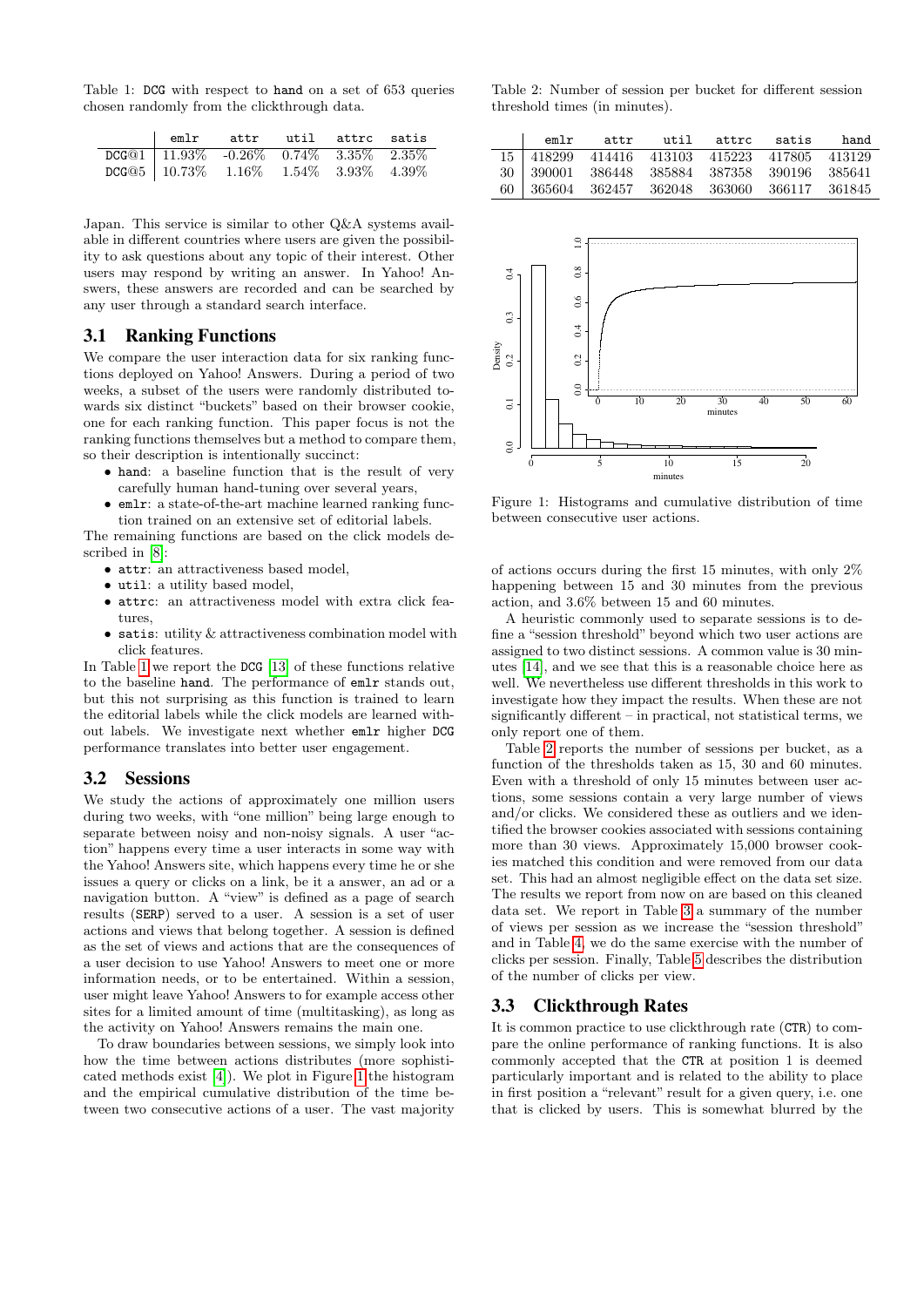<span id="page-3-0"></span>Table 3: Distribution of the number of views per session for different session thresholds (in minutes). The last column is the percentage of sessions with no more than 10 views. The maximum number of views per session is 30 by design.

|    | Min. |  |         | 1st Qu. Median Mean 3rd Qu. $\%$ < 10 |        |
|----|------|--|---------|---------------------------------------|--------|
| 15 |      |  | 2 3.545 |                                       | $93\%$ |
| 30 |      |  | 2 3.710 |                                       | $93\%$ |
| 60 |      |  | 2 3.851 |                                       | $92\%$ |

Table 4: Distribution of the number of clicks per session for different session thresholds (in minutes).

|    | Min. |   |         | 1st Qu. Median Mean 3rd Qu. | Max. |
|----|------|---|---------|-----------------------------|------|
| 15 |      |   | - 3.467 |                             | 216  |
| 30 |      | 2 | - 3.646 |                             | 224  |
| 60 |      |   | - 3.807 |                             | 224  |

Table 5: Distribution of the number of clicks per view. These numbers are identical for the 15, 30 and 60 minutes session thresholds. There is a maximum of 10 clicks because this is the maximum number of results presented on a result page.

|  |  | Min. 1st Qu. Median Mean 3rd Qu. Max. |  |
|--|--|---------------------------------------|--|
|  |  | 0.8333 1.0310 1.5000 10               |  |

fact that users tend to click on the first result by default, even if it is not a priori very good [\[19\]](#page-9-8). Typically also, if the total number of clicks for two functions are similar, one function is better if clicks tend to occur at earlier positions.

In Figure [2](#page-3-1) we plot the CTR of five of our ranking functions with respect to the reference hand (baseline) function (a carefully human hand-tuned function). According to the criteria listed above, all ranking functions but util are better than the reference. We also observe that attrc dominates attr. The comparison between emlr and both attrc and attr on the other hand is less clear cut. On one hand, emlr CTR@1 is clearly higher, but the overall CTR is lower. Also, emlr is dominated everywhere but at position 1. In view of this we can argue either that users find what they need at the first position more often with the emlr function and hence need not click further, or that attrc and attr offer more interesting results, and hence compel users into examining more results. If emlr receives less clicks than attrc and attr because users are satisfied with their first click, then we should observe more sessions with one click and less with several clicks. Table [6](#page-3-2) reports the percentage of sessions with a given number of clicks for each ranking func-tion<sup>[4](#page-3-3)</sup>. We see that the data does not support this assumption. The percentage of sessions with exactly one click is quite stable across ranking functions, and, with 0.993 times the number of sessions in hand, emlr has even one of the lowest proportion of single click sessions.

This discussion illustrates the inherent ambiguity associated to interpreting clicks. CTR comparisons generally ignores that only part of the clicks are "good" clicks, leading to a good user experience. We note for example that util is a function derived from a model that attempts to identify

<span id="page-3-1"></span>

Figure 2: Clickthrough rate relative to the hand function.

<span id="page-3-2"></span>Table 6: Percentage of single-view sessions with a given number of clicks for each ranking function, normalised by the same proportion for hand.

|              | emlr  | attr  | util  | attrc | satis | hand  |
|--------------|-------|-------|-------|-------|-------|-------|
| $\mathbf{0}$ | 0.968 | 0.969 | 0.994 | 0.965 | 0.980 | 1.000 |
| 1            | 0.993 | 0.987 | 0.995 | 0.979 | 0.989 | 1.000 |
| 2            | 1.044 | 1.039 | 1.020 | 1.037 | 1.037 | 1.000 |
| 3            | 1.080 | 1.076 | 1.028 | 1.108 | 1.062 | 1.000 |
| 4            | 1.107 | 1.129 | 1.022 | 1.164 | 1.076 | 1.000 |
| 5            | 1.066 | 1.095 | 0.996 | 1.167 | 1.028 | 1.000 |
| more         | 1.179 | 1.215 | 0.971 | 1.246 | 1.096 | 1.000 |

"bad" clicks from "good" ones. Hence we expect by design a lower CTR and we indeed observe this in Figure [2.](#page-3-1) It is also worth mentioning the sharp contrast between the DCG performance reported in Table [1](#page-2-0) and the conclusions we draw from comparing CTR.

## 3.4 Query Reformulation

A higher number of query reformulations might suggest that users are not satisfied with the current search results. Therefore, if the click pattern observed with emlr (receives less clicks than for attrc and attr overall) reflects users finding sooner the answers they want (i.e. in the first position), then we should observe less query reformulation with that ranking function. In fact we observe the opposite. Table [7](#page-4-1) contains the number of distinct queries issued by a user in the course of a given session for all six ranking functions. We see that emlr has a lower proportion of sessions with only one query than attr and attrc, suggesting that users reformulate their queries slightly more often.

## 3.5 Abandonment Rates

Finally, we compute the proportion of abandoned sessions, defined as sessions without a click, no matter how many views and how many reformulations the session contains. The abandonment rate is often used in evaluating search results, where a high abandonment rate suggests that poor search results were returned to users who then give up. Table [8](#page-4-2) reports its value normalised by the abandonment rate on hand taken as the reference. Again, the conclusions are not in favour of emlr which shows a slightly higher abandon-

<span id="page-3-3"></span><sup>4</sup>We restricted the sessions to those with only one view and normalised by the same proportion in hand for privacy reasons.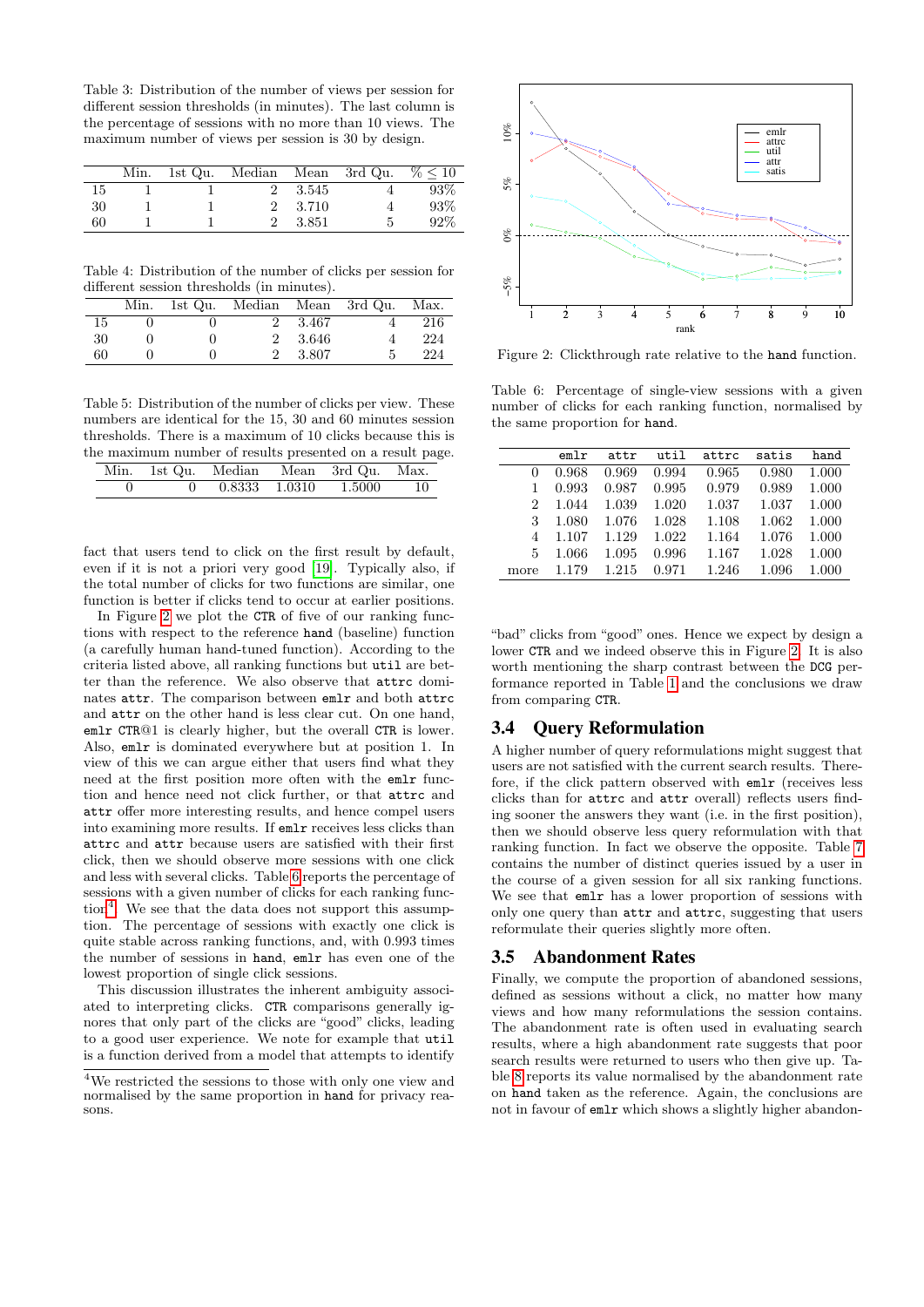<span id="page-4-1"></span>Table 7: Percentage of distinct queries in a session (columns add up to 100%).

|      | em1r  | attr  | util  | attrc | satis | hand  |
|------|-------|-------|-------|-------|-------|-------|
| 1.   | 61.76 | 61.90 | 61.68 | 61.95 | 61.69 | 61.54 |
| 2    | 18.35 | 18.31 | 18.40 | 18.23 | 18.37 | 18.34 |
| 3    | 8.41  | 8.30  | 8.45  | 8.42  | 8.44  | 8.47  |
| 4    | 4.33  | 4.39  | 4.39  | 4.31  | 4.37  | 4.46  |
| 5    | 2.49  | 2.45  | 2.47  | 2.45  | 2.47  | 2.54  |
| more | 4.66  | 4.66  | 4.60  | 4.65  | 4.66  | 4.65  |

<span id="page-4-2"></span>Table 8: Abandonment rate relative to hand for different session time thresholds. The choice of a threshold has little impact on the conclusions.

|     | emlr | attr              |       | util attrc satis |       | hand   |
|-----|------|-------------------|-------|------------------|-------|--------|
| 15' |      | 0.975 0.969 1.007 |       | 0.970            | 0.986 | 1.000  |
| 30' |      | 0.978 0.969       | 1.007 | 0.971            | 0.987 | -1.000 |
| 60' |      | 0.980 0.972 1.008 |       | 0.973            | 0.989 | 1.000  |

ment rate than attr and attrc. However, Yahoo! Answers users see part of the answers on the SERP, which makes the interpretation of abandonment rate as a sign of failure not always accurate.

In this section we showed that in a ranking context two well known metrics of user satisfaction (CTR and abandonment rate) as well as DCG, the corner stone of web search evaluation, are not clearly and unambiguously related to an interpretation of user behaviour. In the remainder of this paper, we show how our proposed absence time brings additional perspectives, not accounted for by the above metrics, and that together with them, lead to a more intuitive understanding of search quality and long term user engagement.

## <span id="page-4-0"></span>4. SURVIVAL ANALYSIS

We use Survival Analysis $^{5}$  $^{5}$  $^{5}$  [\[1\]](#page-9-16) to study absence time. Survival Analysis has many applications, the most important one is concerned with the death of biological organisms who have received different treatments. The latter are controlled by variables that can potentially alter the death rate. An example is throat cancer treatment where patients are administered one of several drugs and the practitioner is interested in seeing how effective the different treatments are. The survival of a particular patient might be influenced by his or her smoking habits, in which case a "confounding" or "control" variable associated with smoking is created, and treatment is administered once at the beginning, i.e. at time 0.

The analogy with our analysis of Yahoo! Answers absence times is unfortunate but nevertheless useful. We associate the user exposition to one of the ranking functions as a "treatment" and his or her survival time as the absence time. In other words, a Yahoo! Answers user "dies" each time he or she visits the site, but hopefully "resuscitates" instantly as soon as his or her visit ends.

Related to Survival Analysis is the Survival curve such as shown in Figure [3](#page-4-4) where the percentage of users (or patients)

<span id="page-4-4"></span>

Figure 3: Proportion (log scale) of users who did not return to Yahoo! Answers after a given number of days. The absence time has been multiplied by a constant for confidentiality reasons.

still in the experiment  $(y\text{-}axes)$  is reported as a function of time. For example, we observe that 40% of the users return to Yahoo! Answers later than 5 days after their last visit. One such curve is drawn for each one of the six buckets. The differences are minimal, but a close look shows that the absence time of the users presented with the emlr ranking function is lower, implying that they return to Yahoo! Answers earlier. We also observe that hand is associated with a longer absence time, hinting at a lower performance (and hence associated user satisfaction with the search results).

The survival curves exhibit waves of an approximately 24 hours periodicity. This most probably reflects that user have habits regulated by whole day periods. In Section [5](#page-5-0) we draw upon Survival Analysis to analyse the absence time in more detail and show that we can control for the 24 hour periodicity and quantify it. We also show that we can isolate different aspects such as the number of clicks, number of views, reformulations to obtain a better understanding of user engagement and to more accurately distinguish which ranking function performs best.

In the rest of this section we describe survival analysis in its classical usage, which has three main components, namely survival function, hazard rate, and Cox model. The analogy with the absence time is made in Section [5,](#page-5-0)

### 4.1 Survival Function and Hazard Rate

We define the survival function at time  $t$  as the percentage of users who survive past time t as  $S(t)$ . This is directly related to the probability  $P(T \leq t)$  that a user dies at or before time t:  $S(t) = 1 - P(T \le t) = P(T > t)$ . It happens that modelling the hazard rate rather than the survival function has several advantages. We therefore introduce the latter and describe its relation with  $S(t)$ .

The hazard rate  $h(t)$  is the instant probability that a user dies at time  $t$ . Formally, this is:

$$
h(t) = \lim_{\Delta t \to 0} \frac{1}{\Delta t} P(t \le T < t + \Delta t | T \ge t). \tag{1}
$$

It can be very loosely understood as the speed of death of a population of patients at a given moment  $t$  whereas the survival function  $S(t)$  is the proportion of users who survived until  $t$ . The hazard rate and the survival function are closely

<span id="page-4-3"></span><sup>5</sup>See also the Wikipedia article at [http://en.wikipedia.](http://en.wikipedia.org/wiki/Survival_analysis) [org/wiki/Survival\\_analysis](http://en.wikipedia.org/wiki/Survival_analysis) for a short introduction.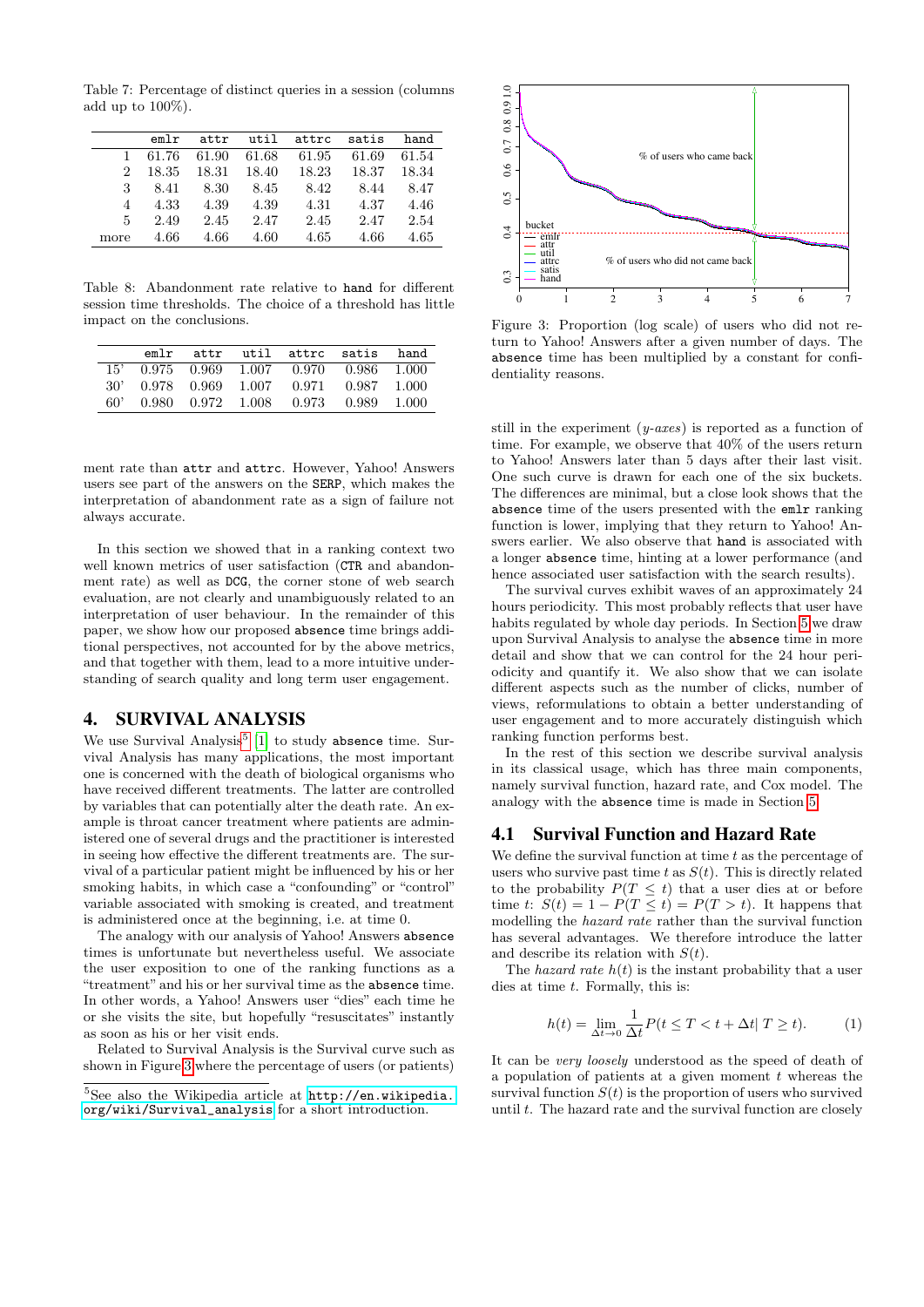related. Without demonstration:

$$
h(t) = -\frac{S'(t)}{S(t)}\tag{2}
$$

where  $S'(t)$  is the derivative of  $S(t)$ , or, by integration

$$
S(t) = \exp\{-\int_0^t h(s)ds\}
$$
 (3)

This relation shows that if the hazard rate of throat cancer patients administered with –say– Drug is higher than the hazard rate of patients under the Placebo treatment since the treatment was administered, then Placebo patients have a higher probability of surviving until time  $t$ . Nothing in the model prevents this situation to be reversed at a later time, depending on how both hazard rates evolve with time t. Overall, a higher hazard rate implies a lower survival rate.

#### 4.2 Cox Model

The Cox model is a parametrisation of the previous model where the hazard rates under study are constrained to be proportional, thus allowing us to quantify their relations. Suppose that the Drug hazard rate is proportional to the Placebo hazard rate. We can then write:

$$
h_{\text{Drug}}(t) = \alpha \ h_{\text{Placebo}}(t) \tag{4}
$$

This does not entail that the hazard rates are constant.

The above (simple) Cox model can be extended by supposing that  $\alpha$  is a function of any number of variables, as long as these variables are independent of the time  $t$ . We write  $\alpha = \exp(\beta^T \mathbf{x})$  where  $\mathbf{x} = (x_1, x_2, \ldots)$  is a vector of features and  $\beta = (\beta_1, \beta_2, \ldots)$  are parameters or weights that control the influence of the corresponding variable. This is referred to as the Cox Model of Proportional Hazard.

Returning to our example of Drug and Placebo, we can set variable  $x_1$  to be 0 if the observation comes from a user exposed to the Placebo cohort, and  $x_1 = 1$  if it comes from the Drug cohort. The hazard rate of Placebo becomes:

$$
h_{\text{Placebo}}(t) = h_0(t) \exp(\beta_1 x_1) = h_0(t) \exp(\beta_1 0) = h_0(t)
$$

In this case, the baseline coincides with Placebo. For Drug, we have:

$$
h_{\text{Drug}}(t) = h_0(t) \exp(\beta_1 x_1) = h_0(t) \exp(\beta_1 1) = h_0(t) \exp(\beta_1)
$$

that is, if  $\exp(\beta_1) > 1$  or, equivalently  $\beta_1 > 0$ , then the Drug hazard rate is higher than the baseline  $h_0(t) = h_{\text{Placebo}}(t)$ and hence the Drug treatment is detrimental.

More generally, an arbitrary number of variables can be included in the Cox model. This is useful among other things to remove the effect of undesirable factors. For example, the number of smoking patients might be larger among the patients administered with the Drug. This higher number might be enough to explain the poor performance of the treatment. The multivariate equivalent of the model presented above can be rewritten:

$$
h(t) = h_0(t) \exp(\beta^T \mathbf{x})
$$
  
=  $h_0(t) \prod_i \exp(\beta_i x_i)$   
=  $\underbrace{h_0(t)}_{\text{baseline hazard}}$ 

<span id="page-5-1"></span>Table 9: Distribution of absence time per bucket with a session threshold of 15 minutes. (The results are normalised by the corresponding hand absence time for confidentiality reasons.)

|       | 1st Qu. | Median | Mean  | 3rd Qu. | Max.  |
|-------|---------|--------|-------|---------|-------|
| em1r  | 0.977   | 0.951  | 0.986 | 0.981   | 0.998 |
| attr  | 0.978   | 0.957  | 0.988 | 0.990   | 1.003 |
| util  | 0.996   | 0.989  | 0.997 | 1.002   | 0.997 |
| attrc | 0.969   | 0.970  | 0.992 | 0.989   | 0.999 |
| satis | 1.002   | 0.973  | 0.993 | 0.987   | 0.999 |
|       |         |        |       |         |       |

If we now set  $x_2$  to be an indicator variable that is 1 if the patient is a smoker, then if  $\beta_2$  is positive, then the effect of smoking on the hazard rate is to increase it. Another effect could be that a different estimate of  $\beta_1$  can actually reverse the conclusions about which is best of Drug or Placebo. The treatment of categorical and continuous variables is similar. For example,  $x_2$  could be redefined to represent the number of daily cigarette or the daily amount of nicotine.

Depending on whether the sign of  $\beta_i$  is positive or negative, a true value for  $x_i$  will contribute to, respectively, an increase or a decrease of the hazard rate and consequently will indicate whether  $x_i$  is associated with the survival of the patient to be, respectively, shorter or longer. In our case study comparing different ranking functions, a positive  $\beta_i$ and a large hazard rate translate into a short absence time and a prompter return to Yahoo! Answers, which itself can be considered as a sign of higher engagement.

## <span id="page-5-0"></span>5. CASE STUDY

We apply the survival analysis of the absence time to the six ranking functions described in Section [3.](#page-1-1) The aim of this section is to demonstrate the additional insights gained from the Cox models on specific aspects of user engagement. We use the R [\[18\]](#page-9-17) statistical software and more specifically the Survival package [\[20\]](#page-9-18) and the Survplot package [\[9\]](#page-9-19) to compute the various Cox models.

We first present in Table [9](#page-5-1) some statistics relating to the distribution of the absence time in the different buckets. All reported times are relative to the hand bucket, so for example, the median absence time in the emlr bucket is 0.951 times the absence median time in hand. We observe that emlr has the shortest median time while the shortest first quantile corresponds to attrc. This suggests that the absence times are spread, and that attrc results quality varies more than that of emlr. We study this further using the Cox model.

In Table [10,](#page-6-0) we show the Cox model parameter estimates associated with the 15 minutes session thresholds. The value of the  $\beta$  parameter for each bucket is reported together with its exponential, i.e. the coefficient that multiplies the baseline hazard  $h_0(t)$ . The baseline coincides with hand, i.e. the hand tuned ranking function. We see for example that the hazard rate of emlr for a 15 minutes threshold is  $h_{\text{enlr}}(t) = \exp(0.01589) h_0(t) = 1.016 h_0(t) = 1.016 h_{\text{hand}}(t).$ This means that users exposed to emlr are returning faster to Yahoo! Answers. Moreover the *p-value* of  $H_0$ , i.e the null hypothesis  $\beta = 0$ , is 1.9e-8, which means that the value of  $\beta$  is statistically significantly different from zero. We also observe that attr and attrc are better, i.e. have a higher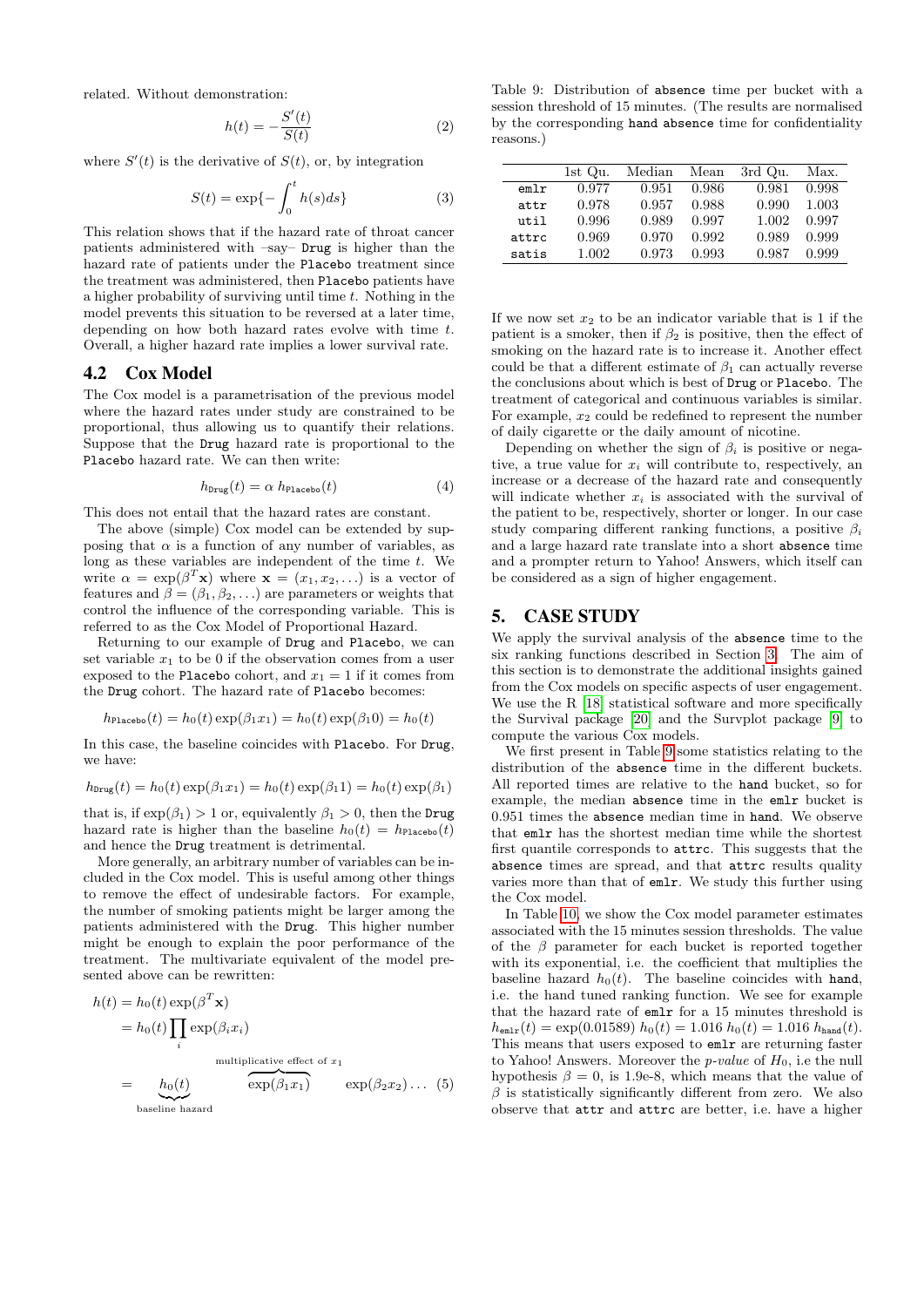<span id="page-6-0"></span>Table 10: Cox model results with "bucket" as the independent variable. The baseline  $h_0$  coincides with hand and is not reported

|       | 13         | $\exp(\beta)$ | $se(\beta)$ | $\mathbf{z}$ | $p-value$  |
|-------|------------|---------------|-------------|--------------|------------|
| em1r  | 0.01589    | 1.016         | 0.00283     | 5.619        | 1.9E-08    |
| attr  | 0.00768    | 1.008         | 0.00284     | 2.706        | $6.8E-0.3$ |
| util  | $-0.00147$ | 0.999         | 0.00284     | $-0.516$     | $6.1E-01$  |
| attrc | 0.00779    | 1.008         | 0.00284     | 2.745        | $6.0E-03$  |
| satis | 0.00504    | 1.005         | 0.00283     | 1.780        | 7.5E-02    |

hazard rate, than the baseline hand, and these differences are statistically significant. On the other hand, neither util nor satis are significantly different from the baseline. The  $se(\beta)$ column reports the standard deviation of the corresponding  $\beta$  and z is the value of  $\beta$  after transformation into a standard normal variable under  $H_0$ .

The DCG values reported in Table [1](#page-2-0) also singled out emlr as the best performing function, but it also predicted that attrc was significantly superior to attr, which contradicts the above findings. More striking, satis has the second best performance in terms of DCG but this clearly does not translate in users returning to Yahoo! Answers as often as for attrc or attr.

Using larger threshold values does not change the conclusions substantially (we tried 30 and 60 minutes). The main difference is that most parameters cease to be significantly different from zero. The estimated  $\beta$  parameters on the other hand retain their sign, and their numerical values remain surprisingly stable. For example, the factors  $\exp(\beta)$ associated with emlr goes from 1.016 when the threshold is 15 minutes to 1.015 when it is one hour. Similarly, attr goes from 1.008 to 1.006 and util from 0.999 to 0.998. This is a hint that the choice of a specific threshold does not impact the qualitative conclusions.

In the remainder of this section, we focus on specific insights derived from our proposed survival analysis of the absence time.

### 5.1 Taking Periodicity into Account

In Section [4,](#page-4-0) we already noted that the time of the day and the day of the week influence user behaviour. This is also apparent in Figure [3.](#page-4-4) In this section, we study this quantitatively.

For example, the next session to an evening session will probably not start within 8 hours simply because most users sleep during the night. Also, behavioural patterns change during the weekend [\[15\]](#page-9-12) and naturally influence the absence time. To control for this effect we introduce a categorical variable for both the hour of the day and the day of the week. The results can be found in Table [11](#page-6-1) for a threshold of 15 minutes. Interestingly, the coefficients associated with the buckets turn out to be remarkably similar to the previous experiment where neither time nor week day were taken into account. An anova analysis nevertheless shows that the model fit is significantly better (*p-value* of 2.2e-16).

In the interest of space, we do not report the numerical values associated with each of the 24 hours in a day. Instead we represent them graphically in Figure [4.](#page-6-2) They are all statistically significant and we clearly observe a daily trend.

<span id="page-6-1"></span>Table 11: Cox model summary with "bucket" as the independent variable. The hour of the day at the start of the visit and the weekday of the visit are included as control variables. The coefficients associated to hours are not represented to save space. The baseline  $h_0$  coincides with hand on Sunday at hour 0.

|       | β          | $\exp(\beta)$ | $\operatorname{se}(\beta)$ | z        | $p-value$   |
|-------|------------|---------------|----------------------------|----------|-------------|
| em1r  | 0.01561    | 1.016         | 0.00283                    | 5.517    | $3.4E-08$   |
| attr  | 0.00780    | 1.008         | 0.00284                    | 2.749    | $6.0E-03$   |
| util  | $-0.00191$ | 0.998         | 0.00284                    | $-0.671$ | 5.0E-01     |
| attrc | 0.00795    | 1.008         | 0.00284                    | 2.801    | $5.1E-03$   |
| satis | 0.00499    | 1.005         | 0.00283                    | 1.761    | 7.8E-02     |
| hours |            |               |                            |          |             |
| Mon   | 0.05349    | 1.055         | 0.00315                    | 16.970   | $0.0E + 00$ |
| Tue   | 0.08549    | 1.089         | 0.00329                    | 25.948   | $0.0E + 00$ |
| Wed   | $-0.01017$ | 0.990         | 0.00302                    | $-3.365$ | 7.7E-04     |
| Thu   | 0.04059    | 1.041         | 0.00304                    | 13.352   | $0.0E + 00$ |
| Fri   | 0.07100    | 1.074         | 0.00307                    | 23.149   | $0.0E + 00$ |
| Sat   | 0.02719    | 1.028         | 0.00308                    | 8.823    | $0.0E + 00$ |

<span id="page-6-2"></span>

Figure 4: The influence of (GMT) time on the hazard rate as estimated by the  $\exp(\beta)$  coefficients.

## 5.2 Relation between Activity & Engagement

We have explored in Section [3](#page-1-1) several measures often used as indirect ways of assessing engagement: various guises of CTR, number of query reformulations and abandonment rates. In this section we add other measures and investigate how all these measures relate to the absence time. We show that Survival Analysis leads to a more nuanced interpretation of user interactions, as well as unifying them into a coherent framework.

#### <span id="page-6-3"></span>*5.2.1 Number of Clicks in a Session*

Here, we investigate the common assumption that a higher number of click is a reflection of a higher user satisfaction and/or engagement with the search results. Table [12](#page-7-0) shows the analysis of sessions with a single view. For ease of interpretation, we represented the number of clicks based on 10 binary variables  $I_n, n = 0, \ldots, 10$  with  $I_n$  set to true if the sessions has more than  $n$  clicks. For example, a session with three clicks will have  $I_0$ ,  $I_1$  &  $I_2$  set to true and  $I_n$ ,  $n > 2$  set to false. This has the advantage that each  $I_n$  represents the individual contribution of the  $n^{th}$  click to the hazard rate.

Interestingly we observe that up to 5 clicks, each new click is associated with a higher hazard rate, but the contributions from the third click are weak. The contributions of the fourth and fifth clicks are not statistically significant, suggesting that the effect on absence time of a session with three, four or five clicks is essentially equivalent. From the sixth click, the contribution is negative ( $\beta$  < 0 and hence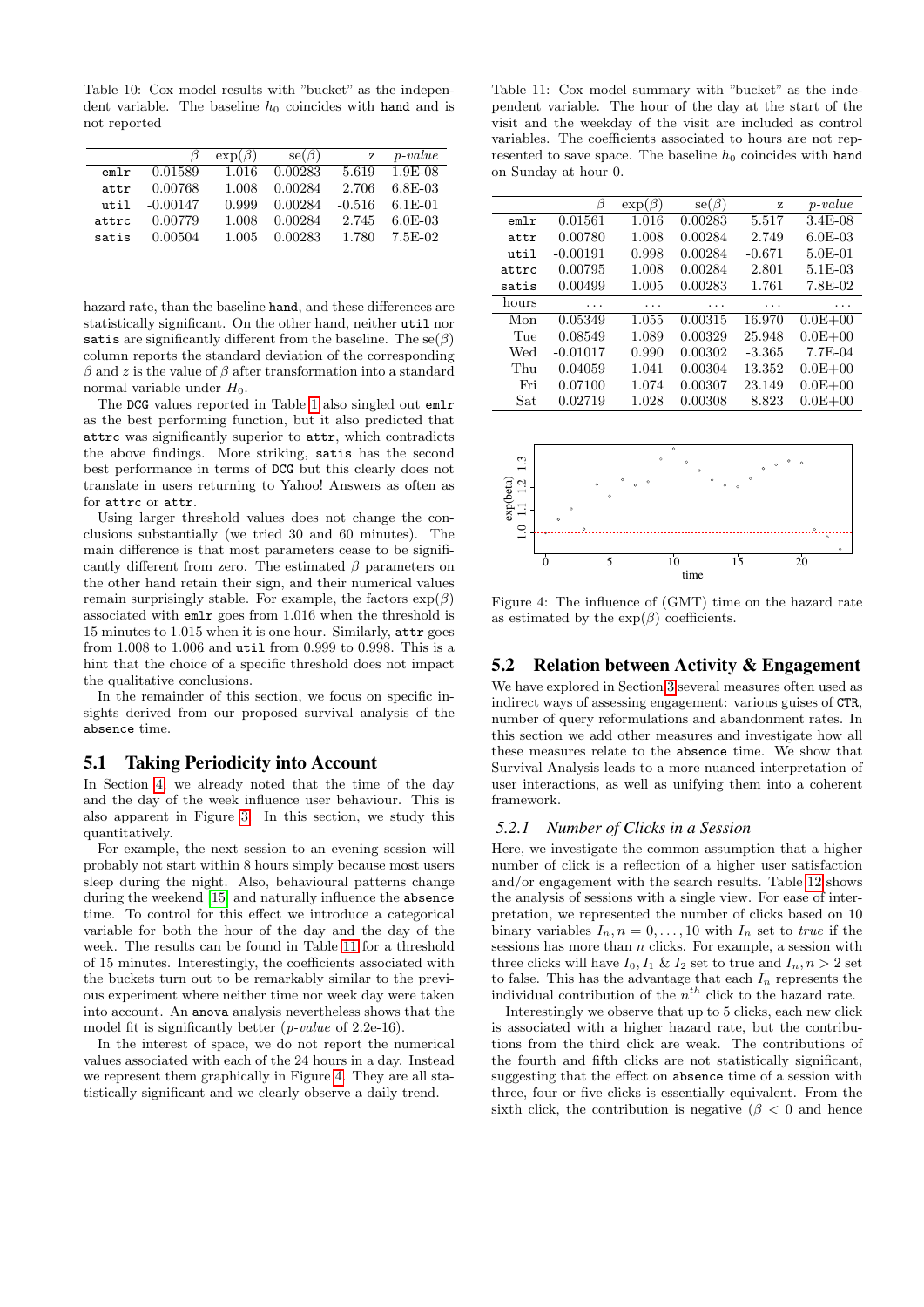<span id="page-7-0"></span>Table 12: The impact of the number of clicks on the hazard rate of sessions with a single view.

|        | ß          | $\exp(\beta)$ | $\text{se}(\beta)$ | z        | $p-value$   |
|--------|------------|---------------|--------------------|----------|-------------|
| em1r   | 0.02271    | 1.023         | 0.00489            | 4.646    | $3.4E-06$   |
| attr   | 0.01158    | 1.012         | 0.00491            | 2.356    | $1.8E-02$   |
| util   | 0.01105    | 1.011         | 0.00491            | 2.249    | $2.5E-02$   |
| attrc  | 0.01468    | 1.015         | 0.00490            | 2.995    | $2.7E-03$   |
| satis  | 0.01754    | 1.018         | 0.00489            | 3.583    | $3.4E-04$   |
| clicks |            |               |                    |          |             |
| > 0    | 0.32701    | 1.387         | 0.00339            | 96.413   | $0.0E + 00$ |
| >1     | 0.10594    | 1.112         | 0.00451            | 23.507   | $0.0E + 00$ |
| >2     | 0.01528    | 1.015         | 0.00634            | 2.411    | $1.6E-02$   |
| $>$ 3  | 0.01631    | 1.016         | 0.00877            | 1.860    | $6.3E-02$   |
| >4     | 0.01177    | 1.012         | 0.01227            | 0.959    | 3.4E-01     |
| > 5    | $-0.05710$ | 0.944         | 0.01742            | $-3.277$ | $1.0E-03$   |
| > 6    | $-0.06359$ | 0.938         | 0.02476            | $-2.569$ | $1.0E-02$   |
| >7     | $-0.01657$ | 0.984         | 0.03542            | $-0.468$ | $6.4E-01$   |
| > 8    | $-0.08001$ | 0.923         | 0.05020            | $-1.594$ | $1.1E-01$   |
| >9     | $-0.15279$ | 0.858         | 0.06893            | $-2.216$ | 2.7E-02     |

<span id="page-7-1"></span>

Figure 5: Influence of the number of clicks on the hazard rate, compared to no clicks (for which the value is 1.0).

 $\exp(\beta)$  < 1) and the hazard rates decreases slowly. This suggests that on average, clicks after the fifth one reflect a poorer user experience. The experience is nevertheless better than when there are no clicks at all. Indeed, in Figure [5](#page-7-1) we present graphically the coefficient multiplying the hazard rate as a function of the number of clicks (i.e. the exponential of the cumulative sum of the  $\beta$  coefficients).

As for the influence of the number of views and distinct queries, the survival analysis provides additional insights. In particular, it makes clear that more clicks is not always better, which makes sense. Carrying the same analysis for sessions with more views while controlling for the number of views and distinct queries led to similar conclusions, and hence are not reported in this paper.

#### <span id="page-7-4"></span>*5.2.2 Click Position*

We investigate whether the position at which a click occurs has an effect on the hazard rate. Table [13](#page-7-2) shows the results obtained for sessions with one view and one click, where our baseline is a session with one view and one click at rank 1. Interestingly, the hazard rate is larger for ranks 2, 3 and 4, the maximum arising at rank 3. For lower ranks, the results are not statistically significant, but the trend is toward decreasing hazard. Only the click at rank 10 is statistically significant and clearly less valuable than a click at the first rank. We thus report in Table [14](#page-7-3) the percentage of clicks at a given rank for a session with one view and one click. We

<span id="page-7-2"></span>Table 13: Influence on the hazard rate of the position of the click in sessions with one view and a single click.

|                | β          | $\exp(\beta)$ | $se(\beta)$ | z        | $p-value$   |
|----------------|------------|---------------|-------------|----------|-------------|
| em1r           | 0.04989    | 1.051         | 0.00885     | 5.641    | $1.7E-08$   |
| attr           | 0.03586    | 1.037         | 0.00891     | 4.026    | 5.7E-05     |
| util           | 0.03006    | 1.031         | 0.00890     | 3.379    | 7.3E-04     |
| attrc          | 0.03765    | 1.038         | 0.00891     | 4.227    | $2.4E - 05$ |
| satis          | 0.04489    | 1.046         | 0.00887     | 5.063    | $4.1E-07$   |
| hours          |            |               |             |          |             |
| weekdays       |            |               |             |          |             |
| click position |            |               |             |          |             |
| 2              | 0.02359    | 1.024         | 0.00712     | 3.314    | $9.2E-04$   |
| 3              | 0.05054    | 1.052         | 0.00874     | 5.783    | 7.4E-09     |
| $\overline{4}$ | 0.03822    | 1.039         | 0.01032     | 3.704    | $2.1E-04$   |
| 5              | 0.02012    | 1.020         | 0.01184     | 1.699    | $8.9E-02$   |
| 6              | 0.00047    | 1.000         | 0.01355     | 0.035    | 9.7E-01     |
| 7              | $-0.01963$ | 0.981         | 0.01506     | $-1.304$ | $1.9E-01$   |
| 8              | 0.01632    | 1.016         | 0.01641     | 0.994    | $3.2E - 01$ |
| 9              | $-0.01130$ | 0.989         | 0.01693     | $-0.667$ | 5.0E-01     |
| 10             | $-0.06625$ | 0.936         | 0.01621     | $-4.087$ | $4.4E-05$   |

<span id="page-7-3"></span>Table 14: Percentage of clicks at a given rank for a session with one view and one click.

|  |  | <b>SECTION</b> |  |  |  |
|--|--|----------------|--|--|--|
|  |  |                |  |  |  |

observe more click at rank 10 than at ranks 8 and 9. A possible explanation is that users unhappy with the snippets at earlier ranks simply click on the last displayed result, for no apparent reason apart for it being the last one on the SERP.

It appears then that a click at position 3 for example is associated with a higher engagement than a click at the first position. Clicking lower in the ranking suggests a more careful choice from the user, which might be an explanation, while clicking at the bottom of the ranking might be a sign that the overall ranking is of low quality.

### *5.2.3 Time to the First Click*

Although it would have been interesting to compare dwell time on a SERP and absence time, the dwell time of the whole search session is not available because the time when a user leaves the Yahoo! Answers site is generally not known. Instead we look at the relation between the time of the first click and the absence time. In other words, we want to see if the time a user takes to decide which search result to click first has an effect on the absence time. The results are reported in Table [15.](#page-8-0) We see that the faster the decision (shorter time between the search results of a query being displayed and the first click), the higher the hazard rate. The trend seems to reverse for time longer than 300 seconds. However, five minutes seems a very long time to select one result from a list of 10, which calls for further investigations not carried out in this paper.

#### *5.2.4 Number of Views and Queries in a Session*

We now investigate the relation between the number of views and the number of distinct queries during a session and the hazard rate. (One query can have several views if the user clicks on the next button.) The results are reported in Ta-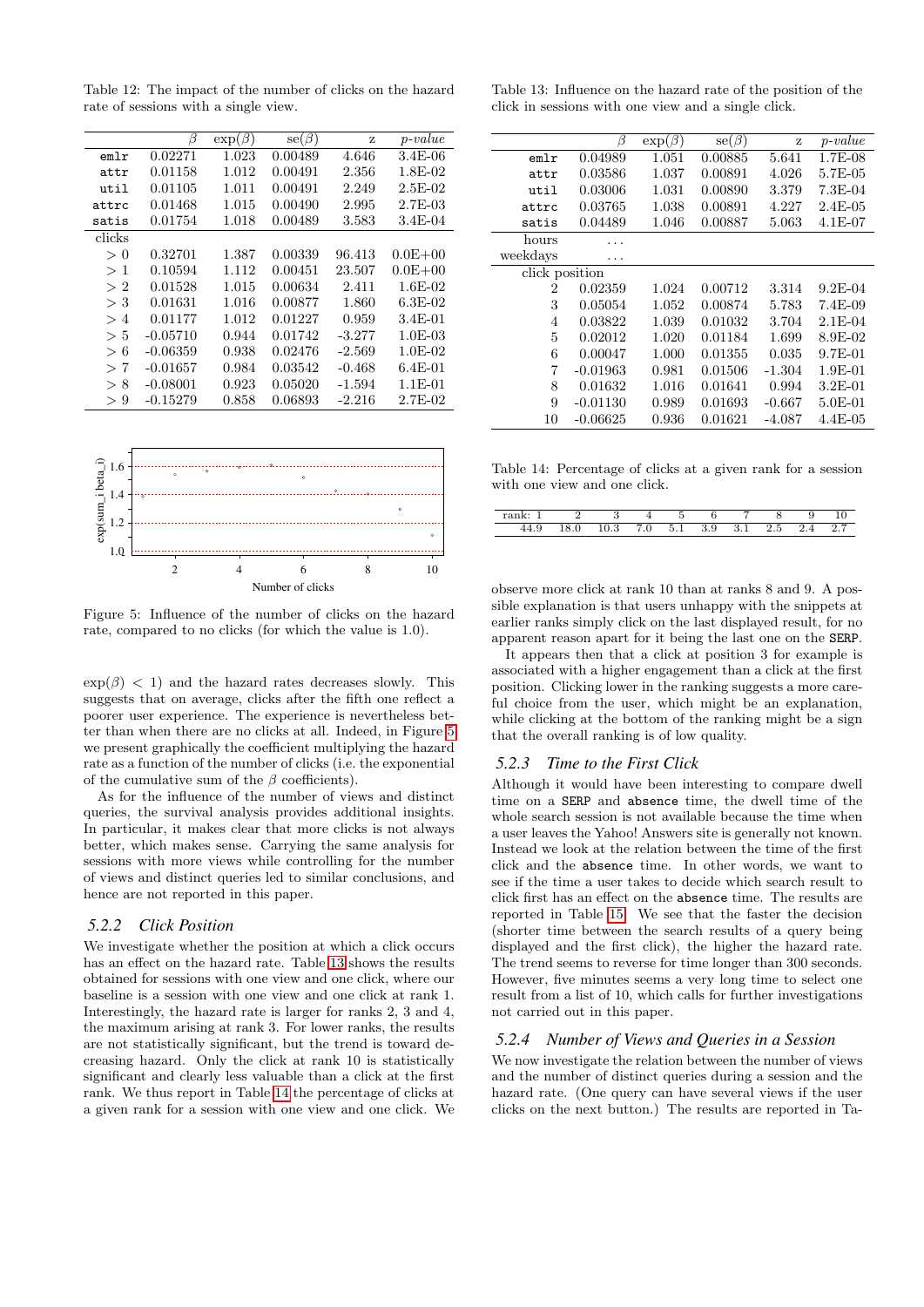<span id="page-8-0"></span>Table 15: Relation between time to click and hazard rate for one view sessions, one click sessions. The baseline is the hand bucket with a click within 5 seconds.

|           |            | $\exp(\beta)$ | $\text{se}(\beta)$ | z         | $p-value$    |
|-----------|------------|---------------|--------------------|-----------|--------------|
| buckets   |            |               |                    |           |              |
| [5, 10)   | $-0.20314$ | 0.816         | 0.00704            | $-28.867$ | $0.0E + 0.0$ |
| [10, 30)  | $-0.39477$ | 0.674         | 0.00680            | $-58.074$ | $0.0E + 00$  |
| [30, 60)  | $-0.65160$ | 0.521         | 0.01071            | $-60.850$ | $0.0E + 00$  |
| [60, 300) | $-0.67722$ | 0.508         | 0.01494            | $-45.319$ | $0.0E + 00$  |
| > 300     | $-0.32264$ | 0.724         | 0.02999            | $-10.758$ | $0.0E + 00$  |

ble [16.](#page-8-1) We included the six ranking functions in the model and a binary variable reporting whether the number of views during the session was higher than the number of distinct queries.

The baseline is a session with a unique view (and a single query). Overall, the hazard rates associated with more views and more queries are significantly different, both in practical and statistical terms. For instance, the hazard rate of a session with two views and one query is  $\exp(0.34982 +$  $(0.05910) = 1.505<sup>6</sup>$  $(0.05910) = 1.505<sup>6</sup>$  $(0.05910) = 1.505<sup>6</sup>$  times the hazard rate of a session with a unique view, while the hazard rate of a session with two views and two queries is  $\exp(0.34982 + 0.11716) = 1.595$ times the baseline, all this for a given ranking function.

A similar computation can be carried out for all the combinations of number of views and number of distinct queries. We can conclude that having more views than distinct queries is associated on average with a longer absence times and hence a worse user experience. Without the absence time, it would have been harder to decide whether more page views is a sign of improved engagement or the opposite because we would have needed to understand why users decided to see more results, for example, whether they found the results interesting and wanted more of them, or browsed more because they did not find what they were looking for.

### 5.3 Click Value

Finally, we investigate whether a click "value" in terms of engagement depends on the bucket where it is observed (the deployed ranking function). We speculate that a click on the SERP of a better ranking function leads to a "better" result. and hence a shorter absence time.

In Table [17,](#page-8-3) we show the analysis of sessions with one view and a single click. We observe an effect of the ranking function. For example we see that a click originating on the emlr function is associated with a higher hazard rate when compared to the baseline (hand). This contradicts to some extent the "interleaving" hypothesis according to which all clicks have the same value [\[6\]](#page-9-9). A similar remark could have been done in Sections [5.2.1](#page-6-3) and [5.2.2.](#page-7-4)

If we compare the values of the coefficients, we conclude that the emlr function is the best, followed by attrc and satis, respectively. On the other hand, if we study sessions with one view and two clicks (not reported here), we also observe a significant effect, but the functions' performances ranking is different; now satis turns out to be the best.

To decide which function to deploy on large-scale, it is best to compare overall performances as reported in Table [16](#page-8-1)

<span id="page-8-1"></span>Table 16: The combined importance of the number of views and distinct queries on the hazard rate.

|                   | B          | $\exp(\beta)$ | $\text{se}(\beta)$ | Z        | $p-value$   |
|-------------------|------------|---------------|--------------------|----------|-------------|
| em1r              | 0.01845    | 1.019         | 0.00283            | 6.524    | $6.9E-11$   |
|                   |            |               |                    |          |             |
| attr              | 0.00859    | 1.009         | 0.00284            | 3.028    | $2.5E-03$   |
| util              | $-0.00041$ | 1.000         | 0.00284            | $-0.146$ | 8.8E-01     |
| attrc             | 0.00969    | 1.010         | 0.00284            | 3.417    | $6.3E-04$   |
| satis             | 0.00618    | 1.006         | 0.00283            | 2.181    | 2.9E-02     |
| views             |            |               |                    |          |             |
| 2                 | 0.34982    | 1.419         | 0.00362            | 96.733   | $0.0E + 00$ |
| 3                 | 0.41630    | 1.516         | 0.00468            | 88.990   | $0.0E + 00$ |
| 4                 | 0.44909    | 1.567         | 0.00541            | 83.076   | $0.0E + 00$ |
| 5                 | 0.46877    | 1.598         | 0.00597            | 78.503   | $0.0E + 00$ |
| 5<br>$\mathbf{L}$ | 0.54433    | 1.723         | 0.00566            | 96.166   | $0.0E + 00$ |
| queries           |            |               |                    |          |             |
| 2                 | 0.11716    | 1.124         | 0.00292            | 40.114   | $0.0E + 00$ |
| 3                 | 0.13529    | 1.145         | 0.00384            | 35.252   | $0.0E + 00$ |
| 4                 | 0.15573    | 1.169         | 0.00472            | 32.975   | $0.0E + 00$ |
| 5                 | 0.18158    | 1.199         | 0.00573            | 31.702   | $0.0E + 00$ |
| 5<br>$\geq$       | 0.29641    | 1.345         | 0.00472            | 62.808   | $0.0E + 00$ |
| views             | queries    |               |                    |          |             |
| TRUE              | 0.05910    | 1.061         | 0.00334            | 17.700   | $0.0E + 00$ |

<span id="page-8-3"></span>Table 17: Influence of the originating bucket on the hazard rate of a single click session.

|                                       | 13      | $\exp(\beta)$ | $\text{se}(\beta)$ | z     | $p-value$ |  |
|---------------------------------------|---------|---------------|--------------------|-------|-----------|--|
| em1r                                  | 0.02951 | 1.030         | 0.00636            | 4.640 | $3.5E-06$ |  |
| attr                                  | 0.01931 | 1.019         | 0.00641            | 3.014 | $2.6E-03$ |  |
| util                                  | 0.01410 | 1.014         | 0.00637            | 2.215 | $2.7E-02$ |  |
| attrc                                 | 0.01966 | 1.020         | 0.00641            | 3.069 | $2.1E-03$ |  |
| satis                                 | 0.02180 | 1.022         | 0.00635            | 3.433 | $6.0E-04$ |  |
| hours, weekdays, views, queries, etc. |         |               |                    |       |           |  |

but it is nevertheless interesting to analyse the importance of clicks at this level of detail. For example, satis better performance when there are two clicks might reflect a better ability at showing diversified results. A possible way to verify this hypothesis would be to classify queries according to whether they would benefit from diversification and compare the performance on the two classes.

## 6. DISCUSSION AND FUTURE WORK

In this paper we presented new insights in measuring and interpreting user engagement. We proposed to use betweenvisit or "absence" time to measure user engagement, motivated by the fact that it is easy to interpret and often less ambiguous than the "activity" metrics commonly used. We used a community querying and answering website hosted by Yahoo! Japan to demonstrate the benefits associated with the use of "absence" time.

We explored the relations between absence time and various "activity" metrics such as abandonment rates, clickthrough rates, number of views, etc. We found reasonable interpretations for what we observed and were able to quantify the relation between some activity metrics and engagement. For example, we saw that while observing a click is on average better than observing no click, a click at the first position of the ranking is a weaker indicator of success than

<span id="page-8-2"></span> ${}^{6}$ The second term comes from the "views  $>$  queries" variable being true.